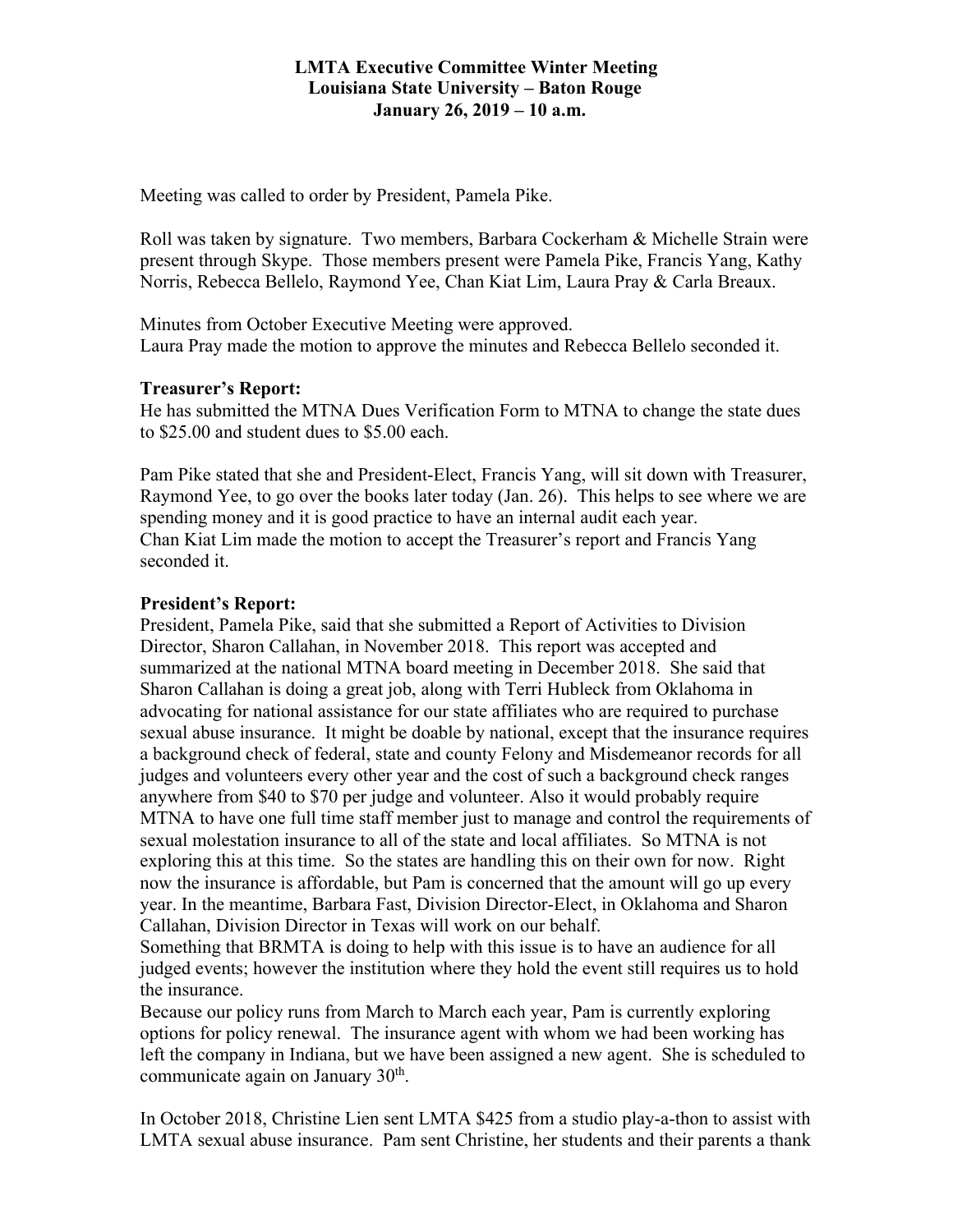you on behalf of LMTA. This is a creative solution by one teacher and her studio to assist our organization with a new but critical expense that benefits those students.

We received thank you notes from two teachers who received flood assistance from LMTA. Melanie Rushing from LA and Loraine Capsole from FL both wrote nice messages describing how our assistance helped them recover from complete studio losses during the 2016 and 2017 floods in LA and FL, respectively.

Teresa Thomason submitted a Membership Report. She stated that membership is up from last October. As of January 25, 2019, our state membership is 283. We need to find ways to recruit new members and encourage non-renewals to join. Remember that new members can join MTNA (now) for a reduced membership. (1/2 price) Local presidents received a membership packet at convention Presidents' Meeting. At the October local President's meeting, we asked each president to provide information about non-renewals for 2018-19 and to reach out to those former members. Perhaps these efforts led to the increase in membership since October, since our membership has increased in the last couple of months. Remember that membership brochures and other pamphlets are available from National Headquarters.

The State Competitions (for MTNA) were held immediately following Convention at NSU in October. As a result, we had winners and/or representatives from LA in 11 categories (2 in composition; 9 in chamber or solo performance). For the first time, this January, the Division Competitions were recorded and submitted online for remote online judging. She has not heard about any problems with the new system. Winners were announced last week. We have 2 winners and 2 alternates from Louisiana. We have one person going to National. National competitions will take place in Spokane, during the national conference in March. Charlie Jones has access to the winner list. Laura Pray will update winner information on our website. Pam said that she thinks it is helpful to have a Summer Board Meeting every other year (in years when we don't meet on the Saturday immediately following convention). She recommends a Zoom platform online which is about \$15.00 per month. Our meeting size would not be a problem. We could have the Executive Board in the morning and the Full Board after lunch. She will look into this possibility.

Dr. Chan Kiat Lim is our Foundation Fellow for 2020. We will announce this in our Spring Score and encourage members to donate when they renew their annual dues, before June 30. It costs \$350 for a State to reserve a table now at Chicago MTNA Convention. Francis Yang will make sure that we get a table booked on time. Don't make a donation towards this yet because MTNA won't call for these until at least April.

Francis Yang is hard at work on planning our 2019 LMTA state convention. It will be held at LSU on October 17 & 18, 2019. As usual, our executive board meeting will take place on Wednesday, October 17 (early afternoon) and will be followed by dinner and the full board meeting. BRMTA, under the new leadership of Rebecca Bellelo, will be our local hosts. We are hopeful that the Recital Hall renovations that are scheduled for fall 2019, will be delayed. Alternate venues are being explored for the evening recital.

The Ad Hoc Curriculum Committee (Patti Misita, Sue Steck-Turner, Carla Breaux, David Easley and Pam Pike) have been meeting regularly. The new curriculum program is tentatively named Keyboard Olympics. The committee envisions a 6 or 8-level program (with modules for each event such as technique, realizing lead lines, transposition, Classical repertoire, non-Classical repertoire, etc.) It will be judged online. The first 3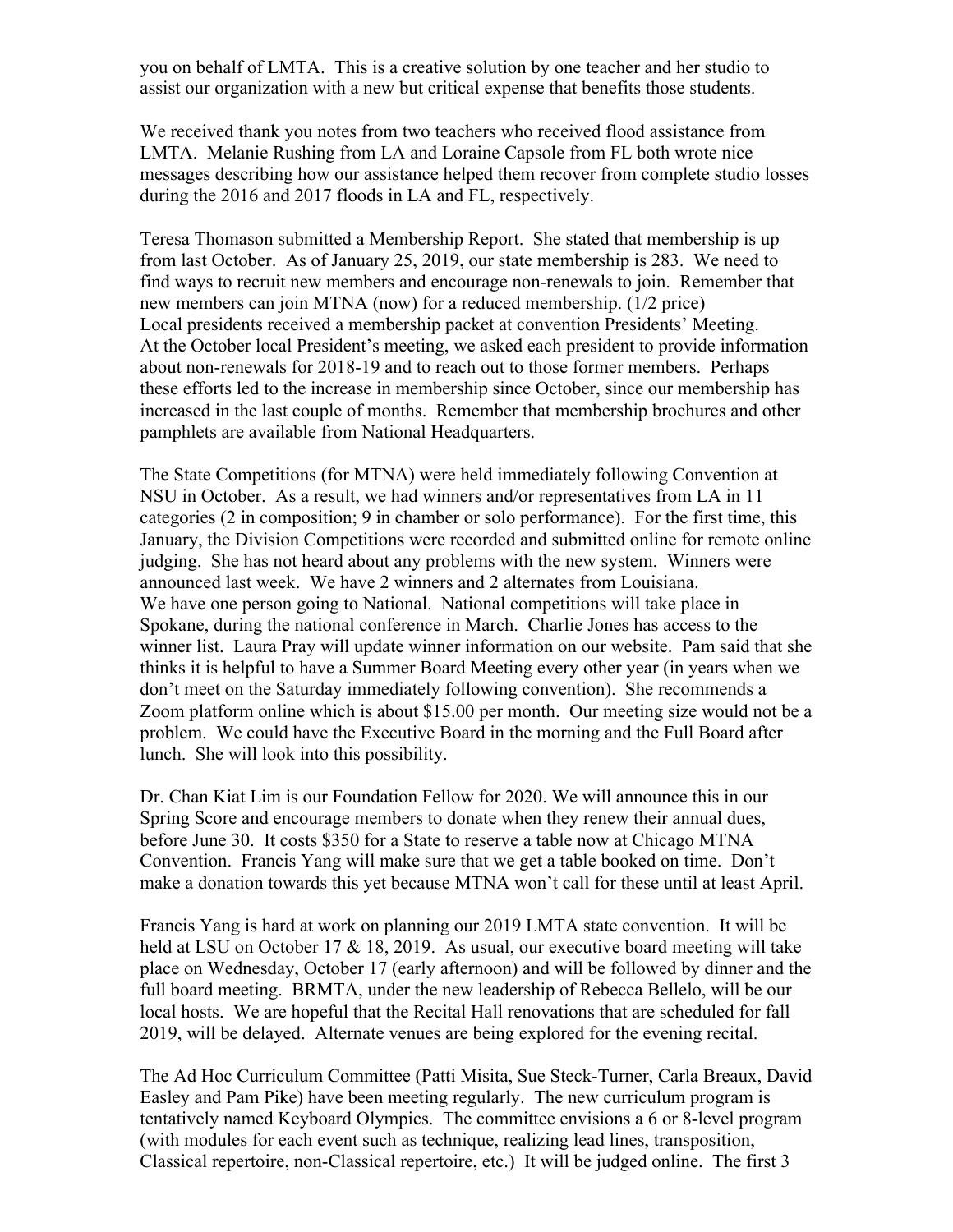levels are complete. Carla Breaux stated that Patti Misita has made us a nice Syllabus. This will not be grade based and will be a Pass/Fail format. The students will have a year to complete after they pay their registration. They will roll out the program in late spring/early summer. With many entry points and curricular options, we hope that it will meet the needs of a larger percentage of our teachers and their students. This is initially limited to Louisiana students. Rebecca Bellelo said that eventually we could spread this to other states to help students who don't have access to contests and we can make some additional money.

The Chamber Music Competition was held at ULL in Lafayette on January 19, 2019. Chan Kiat Lim reported that entries were up this year and the competition went well. This is the first year to have it in January and therefore, it was much more successful with seven groups. We now have high school students entering in Lafayette.

Pam mentioned that she would like each member of the Executive Board to write an article pertaining to their area for an upcoming issue of *Score*. The articles don't have to be very long, but will help with our communication with the entire LMTA membership. The deadlines for upcoming issues are February 23, June 15<sup>th</sup>, and September 21. Articles should be emailed to Barbara Cockerham.

Also, after researching the matter, we believe that the State of Louisiana no longer supports the program that allowed La. students to study with a qualified LMTA teacher for high school credit. There doesn't seem to be a contact person for assistance. Therefore, we will need to remove all mention of it from our website and from the Rally Syllabus.

Also, Pam stated that the MTNA National Conference will be in Spokane, WA, in March. She hopes that many of us will attend. The South Central Division meeting will take place on Sunday, March 17, 2019, in meeting room 202ABC at 5 p.m. Following the Division meeting, we will meet around 6 p.m. for our informal LMTA dinner. Please let her know if you will be attending the conference and she will forward restaurant information once she's made a decision.

## **Membership Report:**

Teresa Thomason, Membership Chairman, sent us her report. She reported that at the end of the last membership year, we had 301 members in LMTA. It is now down to 283 as of January  $25<sup>th</sup>$ . She is hopeful that our numbers will increase as our district rally dates are approaching. She said that all states have experienced a decrease in membership, with the exception of Kentucky, who had an increase of 6 members.

There are several members who have not renewed their membership. She plans to contact the local associations to ask them to check on these members and encourage them to do so.

Laura Pray said that they have a number of non-members who just want to participate in competitions, but not become a member. Chan Kiat Lim suggested that we invite nonmembers, who might be interested in joining, to our workshops. We should publicize these events about 9 months ahead of time, much earlier than we usually do.

## **Certification Report:**

Michelle Strain, Certification Chairman, reported by Skype that we have one person working on National Certification. Most members who are certified are keeping their certification renewed.

We had one member at Convention who received her Certificate of Experience.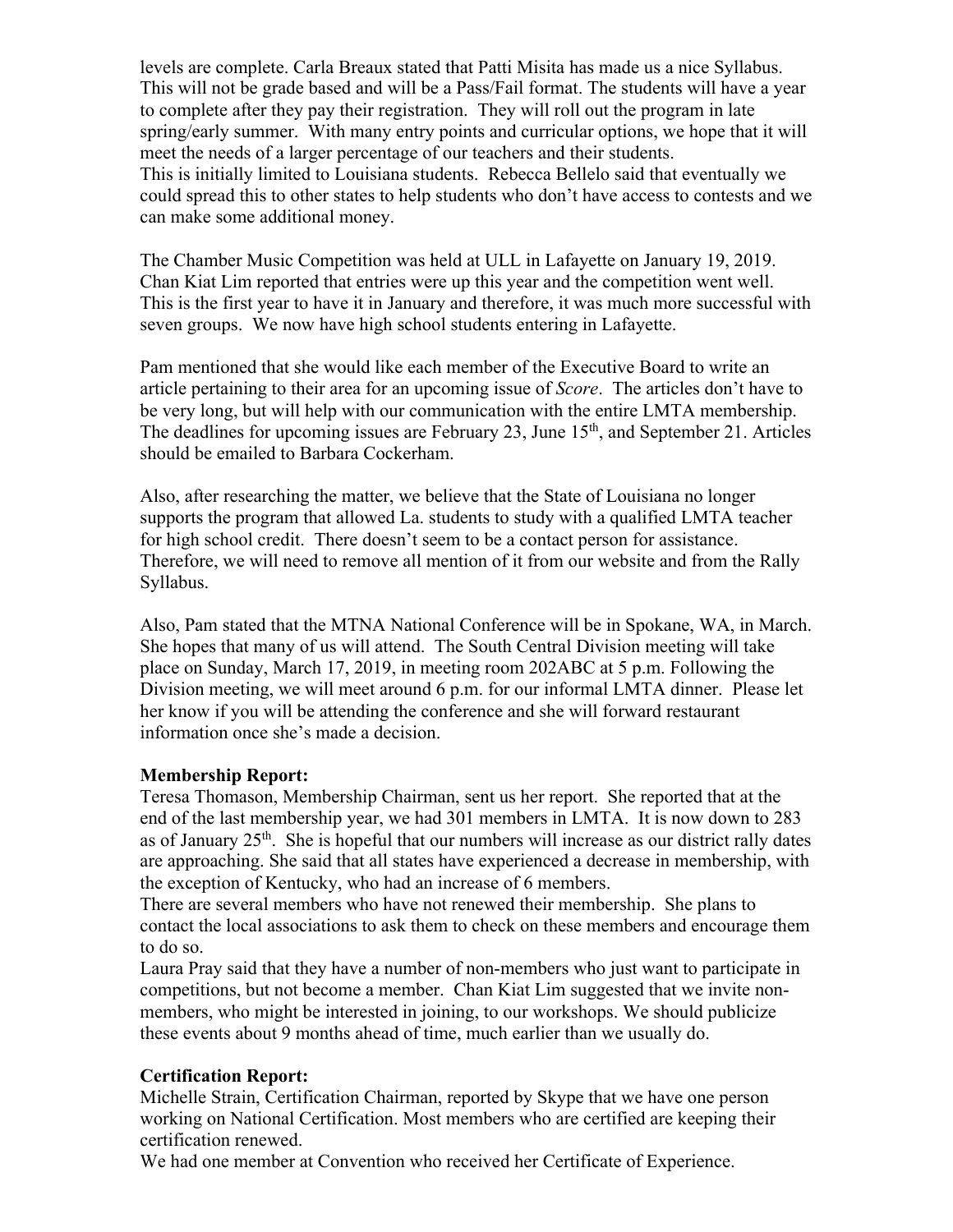If we know of someone at our local district who is eligible, then we should put them in touch with Michelle. Pam Pike has some ribbons that say "Ask me about Certification." Raymond will have these at the next convention.

Michelle has been reading a book entitled "The Four Tendencies" which she recommends to help us understand how members think when it comes to what is important.

Local associations need to remind teachers to renew their National Certification. Michelle said that she will send an email to Teresa Thomason to send out to our members.

#### **Rally Report:**

V.P. of Rallies, Rebecca Bellelo, mentioned that the Violin/String Rally will be on April  $7<sup>th</sup>$ . She said that at October Rally meeting it was decided that we need to update the Rally Theory tests and enlarge the print for special needs students. When the original theory tests were made, Cindy updated and retained the records. When we make these updates, we will pay and reserve the rights to work on these in the future. We need to enlarge the staff and combine the drawing of the scales. Lauren Lewandowski has given us a quote. Rebecca also wants to get a quote from Susie Garcia.

Lauren's ideas were to Redo the 4 tests, leaving the same except for enlarging the staff.

## **Quote 1**, **with handwritten answer keys**

- 1. Estimated fees for redesigning tests 24 tests total (4 for each level, 6 levels), Estimated 24 hours (\$20/hour) **\$480**
- 2. Handwritten, scanned, and uploaded answer keys 24 answer keys total, Estimated 3 hours of work **\$80**

|  | <b>Estimated Total:</b> | <b>\$560</b> |
|--|-------------------------|--------------|
|  |                         |              |

## **Quote 2, with computer designed answer keys**

1. Estimated fees for redesigning tests 24 tests total (4 for each level, 6 levels), Estimated 24 hours (\$20/hour) **\$480** 2. Computer created answer keys

 Answers such as scales, chords, & key signatures would be created in music notation software. The answers could be created in red if wanted. Estimated 8 hours of work. **\$160** 

| <b>Estimated Total:</b> | <b>\$640</b> |
|-------------------------|--------------|
|                         |              |

#### **Thoughts to consider:**

- If the estimated project quotes are too high for LMTA budget, perhaps there could be 3 sets of tests per level rather that 4
- These quotes are estimates. I can keep a log of times that I work on the tests. I may be able to work faster than expected.
- Ideally, I would like to start this project in June of 2019.
- It was suggested to create one blank "skeleton" with 4 options to insert into each test. I advise against this as it will create more work in the future for the chairs. I would suggest having the tests done so that there also isn't the possibility of mistakes when editing the tests each year. If new tests are created each year with the options, it also complicates having answer keys. Creating 4 options for each question/skill takes about the same amount of time as creating the 4 tests per level.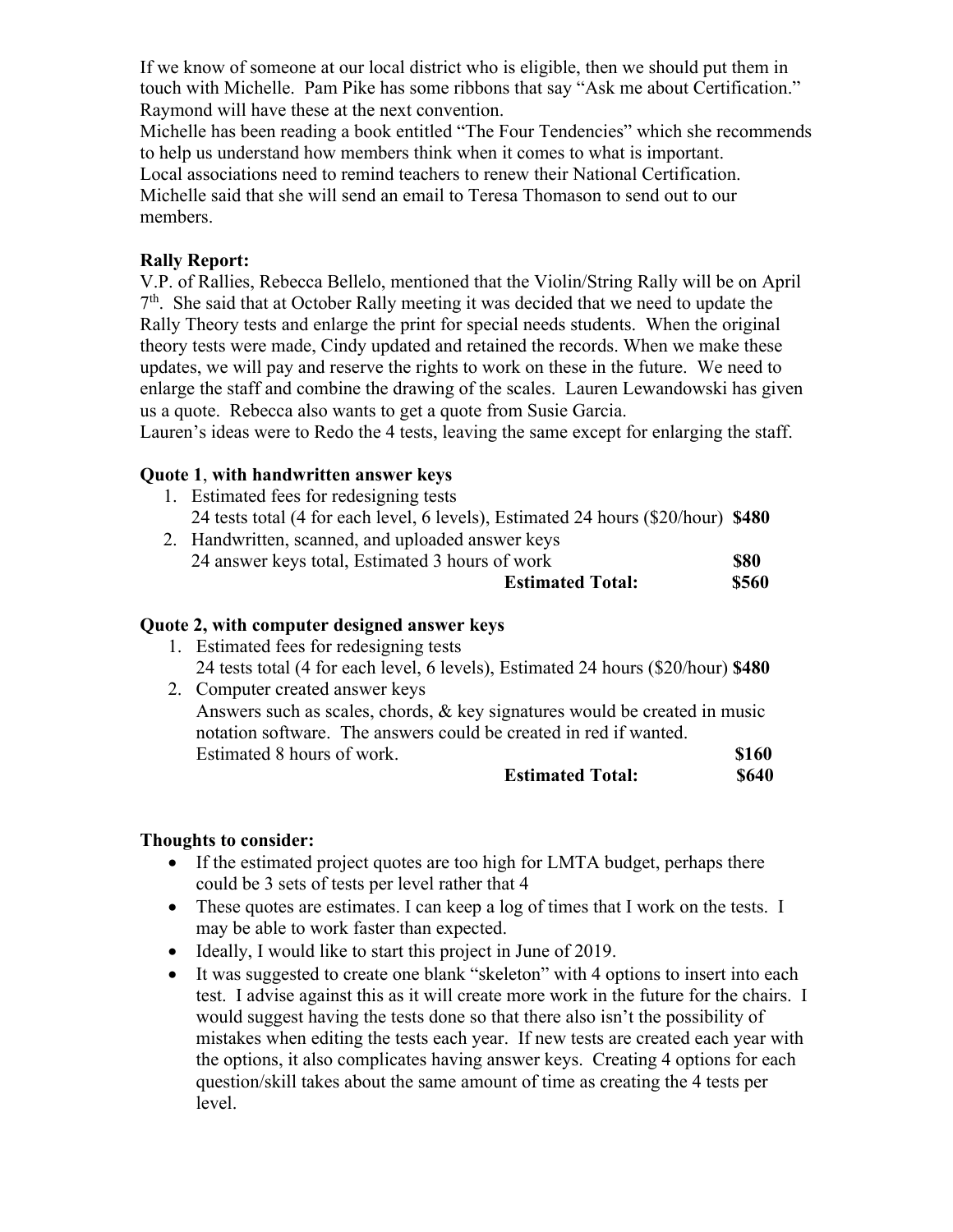• It is easiest to create the computer answer keys while creating the tests. To create the tests one year and then create computer designed answer keys another year would be more time consuming.

All of us can take home this information and ponder over options.

Rebecca can do a group email to everyone for 2020.

Chan Kiat Lim thinks that these quotes are very reasonable.

Also, we have to remember that if we increase the size of the print on tests, this will mean more pages to be copied and additional copy expenses.

## **Webmaster Report:**

Laura Pray, Webmaster, said she updated our LMTA website as much as she could. There's not anyway she can add a page even though it is needed for the new Piano Olympics. Maybe we can create a link to connect to it. Pam Pike thinks that we need to have 2 web links – One for each festival. We also need to include MTNA competition dates on our website.

LaWanda Blakeney will chair getting a slate of officers for Francis's term. Pam will appoint those committee members (from former state presidents). The nominees will be publicized ahead of convention so we can vote at the General Assembly on October 18, 2019.

# **Publicity Chairman Report:**

Barbara Cockerham, Publicity Chairman, said that the dates have been listed for *The Score* deadlines. Members can submit short paragraphs to be included in the issues. Rebecca can submit dates for Rally. Chan Kiat Lim can submit the names of the Chamber Competition winners. Our teachers can send in some humorous quotes from students. Francis Yang will contact David Easley for ideas.

Pam told Barbara to feel free to send us reminders to send in articles for *The Score*.

Pam said that Outstanding Teacher nominations are due by May 1<sup>st</sup>. The local President's reports are due by June 1<sup>st</sup>.

She mentioned that there has been some discussion about tuning prices for Convention. Some colleges just absorb the fee for tuning. The board has voted to give \$500 towards tuning if needed.

Pam Pike said that she will update our Policies and Procedures with Division updates, etc. She also thought we might want to vote to change our Convention name to Conference instead. Chan Kiat Lim made a motion to change the name from Convention to Conference and Francis Yang seconded it.

## **Convention Chairman Report:**

Francis Yang, Convention Chairman, mentioned using Mitch Maynor as our technician for the 2018 convention. He said that could possibly list the technicians names or get them to take out an ad in bulletin. Also, some other competitions, such as Marjorie Strickland Competition, took out an ad before. Maybe some of the other competitions might be interested in ads. He has contacted a few people to submit proposals for Convention.

**Kevin Olson**, from Utah, wants his meals included. He is an active pianist, composer, and member of the piano faculty at Utah State University, where he has taught courses in piano literature, pedagogy, accompanying, music theory among others. He also maintains a large piano studio, teaching students of a variety of ages and abilities. Many